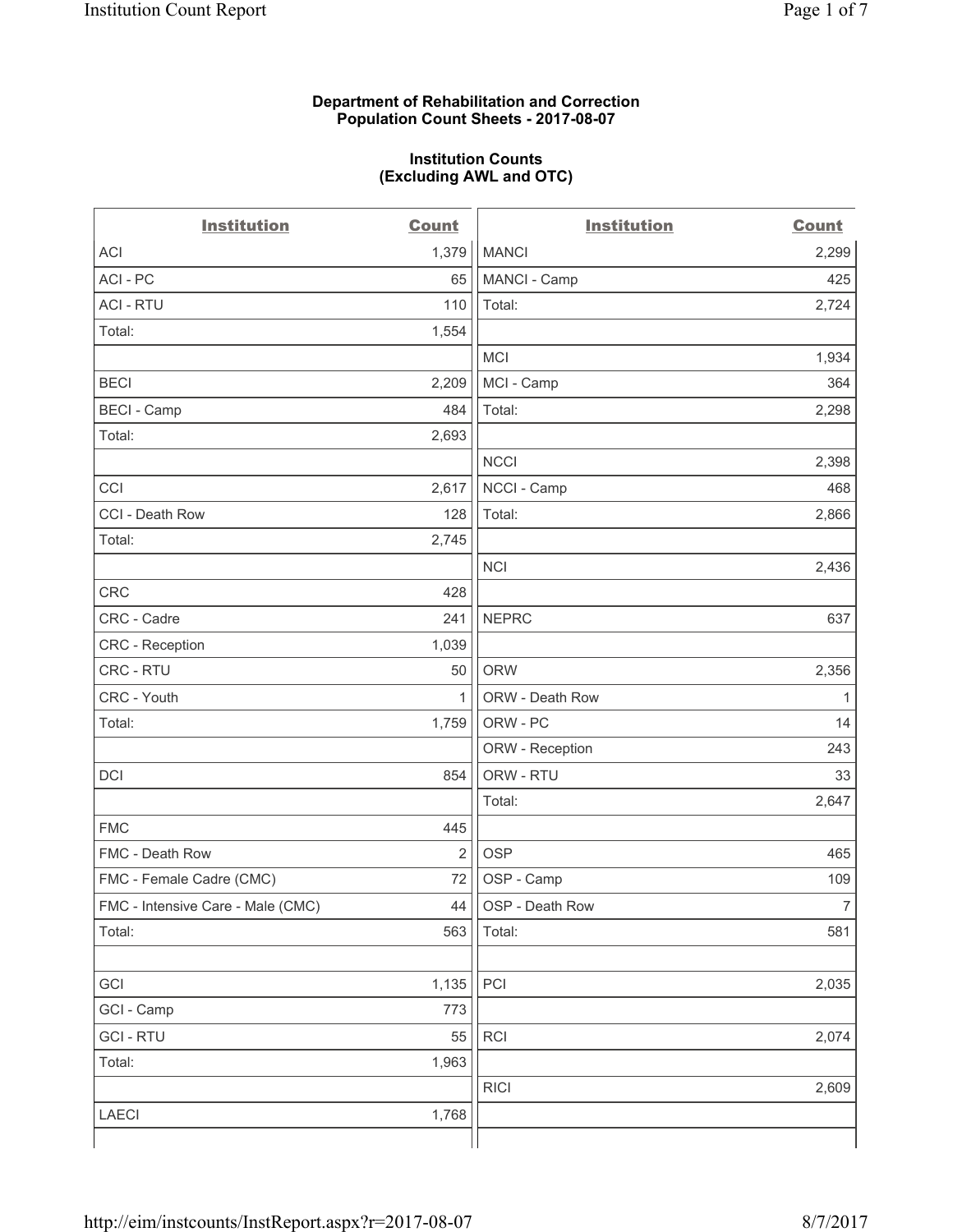|                          |       | SCI            |                          | 2,016  |
|--------------------------|-------|----------------|--------------------------|--------|
| LECI                     | 2,199 |                |                          |        |
| LECI - Camp              | 189   | SOCF           |                          | 1,244  |
| Total:                   | 2,388 | SOCF - RTU     |                          | 60     |
|                          |       | Total:         |                          | 1,304  |
| LOCI                     | 2,291 |                |                          |        |
|                          |       | <b>TCI</b>     |                          | 1,093  |
| LORCI                    | 207   | TCI - Camp     |                          | 445    |
| LORCI - Cadre            | 144   | Total:         |                          | 1,538  |
| <b>LORCI - Reception</b> | 1,058 |                |                          |        |
| Total:                   | 1,409 | <b>TOCI</b>    |                          | 873    |
|                          |       | TOCI - PC      |                          | 94     |
| <b>MACI</b>              | 1,081 | Total:         |                          | 967    |
| MACI - Minimum           | 1,258 |                |                          |        |
| Total:                   | 2,339 | <b>WCI</b>     |                          | 1,219  |
|                          |       | <b>WCI-RTU</b> |                          | 39     |
|                          |       | Total:         |                          | 1,258  |
|                          |       |                |                          |        |
|                          |       |                | <b>Total Population:</b> | 50,316 |

\* The Total Population includes 30 Offenders with Reason Codes 30 & 31. \*\* The Total Population includes 41 Offenders with Reason Code 0A.

# **Male Population by Security Level (Include AWL and Exclude OTC)**

| $\cdot$<br><b>Security Level</b> | <b>Body</b> | . .<br><b>AWL</b> | $(-OTC)$ | <b>Total</b> |
|----------------------------------|-------------|-------------------|----------|--------------|
| Total Level 5                    | 78          | 0                 | 0        | 78           |
| Total Level 4                    | 2,118       | 26                | 24       | 2,120        |
| Total Level 3                    | 11,667      | 134               | 99       | 11,702       |
| Total Level 2                    | 16,089      | 215               | 155      | 16,149       |
| <b>Total Level 1</b>             | 15,919      | 167               | 83       | 16,003       |
| <b>Total Death Row</b>           | 138         | 0                 |          | 138          |
| <b>Total Male</b>                | 46,009      | 542               | 361      | 46,190       |

# **Female Population by Institution (Include AWL and Exclude OTC)**

| <b>Institution</b>       | <b>Body</b> | <b>AWL</b> | <u>(-OTC)</u> | <b>Total</b> |
|--------------------------|-------------|------------|---------------|--------------|
| <b>DCI</b>               | 854         | 15         | 8             | 861          |
| <b>FMC</b>               | 19          |            |               | 19           |
| FMC - Female Cadre (CMC) | 72          |            | 0             | 72           |
| <b>NEPRC</b>             | 636         | 20         | 9             | 647          |
| <b>ORW</b>               | 2,355       | 52         | 27            | 2,380        |
|                          |             |            |               |              |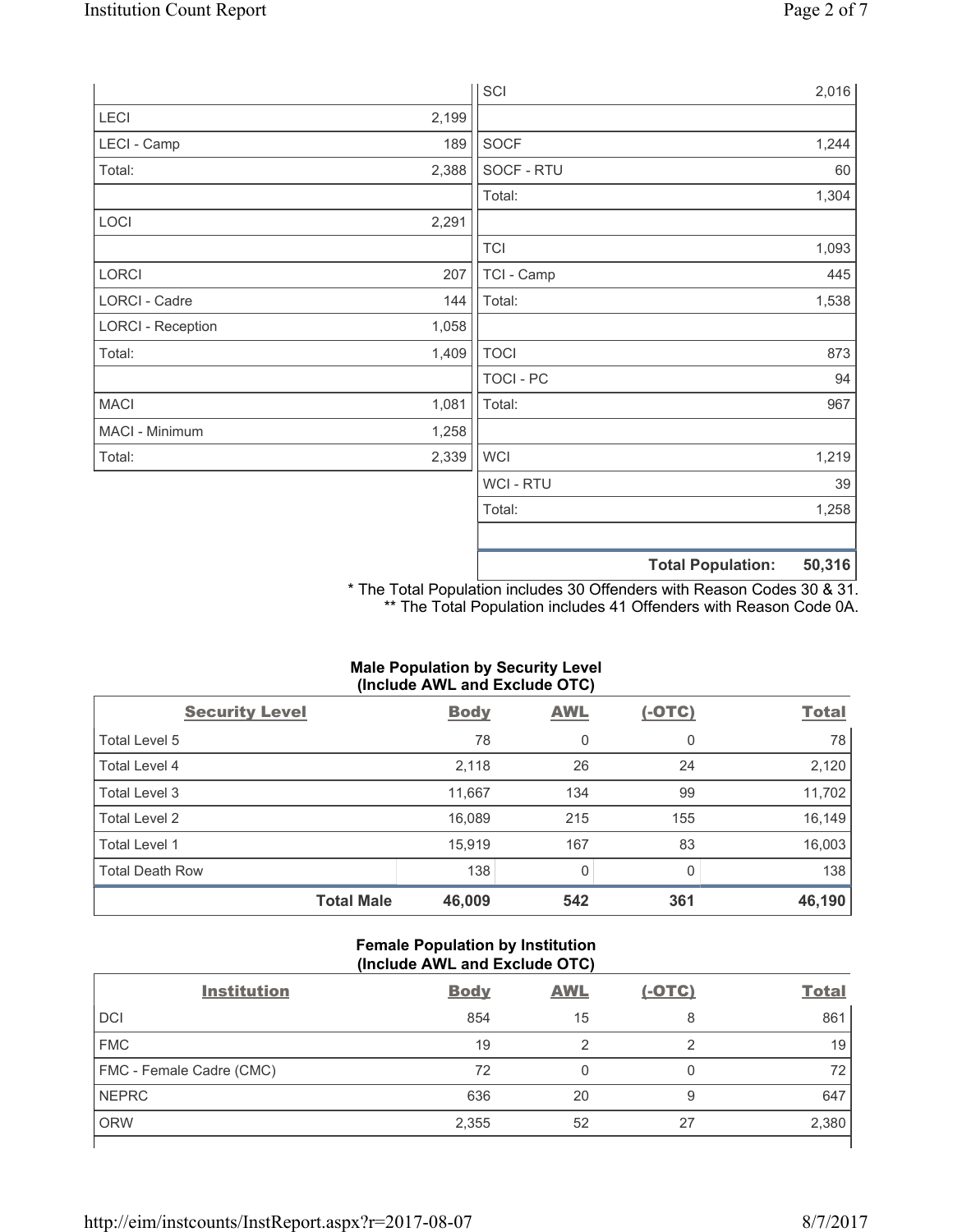| <b>ORW</b> - Death Row |                          |        | 0   |     |        |
|------------------------|--------------------------|--------|-----|-----|--------|
| ORW - PC               |                          | 14     | 0   |     | 14     |
| <b>ORW</b> - Reception |                          | 243    |     |     | 243    |
| <b>ORW - RTU</b>       |                          | 33     |     |     | 33     |
|                        | <b>Total Female</b>      | 4,227  | 89  | 46  | 4,270  |
|                        |                          |        |     |     |        |
|                        | <b>Total Population:</b> | 50,236 | 631 | 407 | 50,460 |

# **Male Population by Institution: Security Level 5 (Include AWL and Exclude OTC)**

|             | <b>Institution</b>   | <b>Body</b> | <b>AWL</b>   | $(-OTC)$ | <b>Total</b> |
|-------------|----------------------|-------------|--------------|----------|--------------|
| CRC         |                      |             | 0            |          |              |
| <b>LECI</b> |                      | 4           | 0            |          | 4            |
| LORCI       |                      |             | 0            |          |              |
| <b>MACI</b> |                      |             | 0            |          |              |
| <b>OSP</b>  |                      | 48          | 0            |          | 48           |
| <b>SOCF</b> |                      | 18          | $\mathbf{0}$ | O        | 18           |
| SOCF - RTU  |                      | 4           | 0            |          | 4            |
| <b>TOCI</b> |                      |             | U            |          |              |
|             | <b>Total Level 5</b> | 78          |              |          | 78           |

# **Male Population by Institution: Security Level 4 (Include AWL and Exclude OTC)**

| <b>Institution</b>       | <b>Body</b>               | <b>AWL</b>     | $(-OTC)$         | <b>Total</b>   |
|--------------------------|---------------------------|----------------|------------------|----------------|
| ACI                      | 9                         |                |                  | 9              |
| CCI                      | $\ensuremath{\mathsf{3}}$ | 0              | $\boldsymbol{0}$ | 3              |
| CRC                      | 27                        | 0              | $\mathbf 0$      | 27             |
| CRC - Reception          | 3                         | $\mathbf 0$    | $\mathbf 0$      | 3              |
| <b>FMC</b>               | $\overline{2}$            | $\mathbf 0$    | $\Omega$         | $\overline{2}$ |
| GCI                      | $\overline{2}$            | 0              | $\Omega$         | $\overline{2}$ |
| LECI                     | 20                        | 0              | $\mathbf{0}$     | 20             |
| LOCI                     | $\mathbf 1$               | 0              | $\Omega$         |                |
| LORCI                    | 12                        | $\overline{2}$ | $\overline{2}$   | 12             |
| <b>LORCI - Reception</b> | 5                         | $\mathbf 0$    | $\mathbf 0$      | 5              |
| <b>MACI</b>              | 24                        | 0              | $\Omega$         | 24             |
| <b>MANCI</b>             | 41                        | 1              |                  | 41             |
| <b>MCI</b>               | $\overline{2}$            | $\mathbf 0$    | $\Omega$         | 2              |
| <b>NCCI</b>              | 2                         | $\mathbf 0$    | $\Omega$         | $\overline{2}$ |
| <b>NCI</b>               | $\overline{2}$            | $\mathbf 0$    | $\Omega$         | 2              |
| <b>OSP</b>               | 410                       | 3              | 3                | 410            |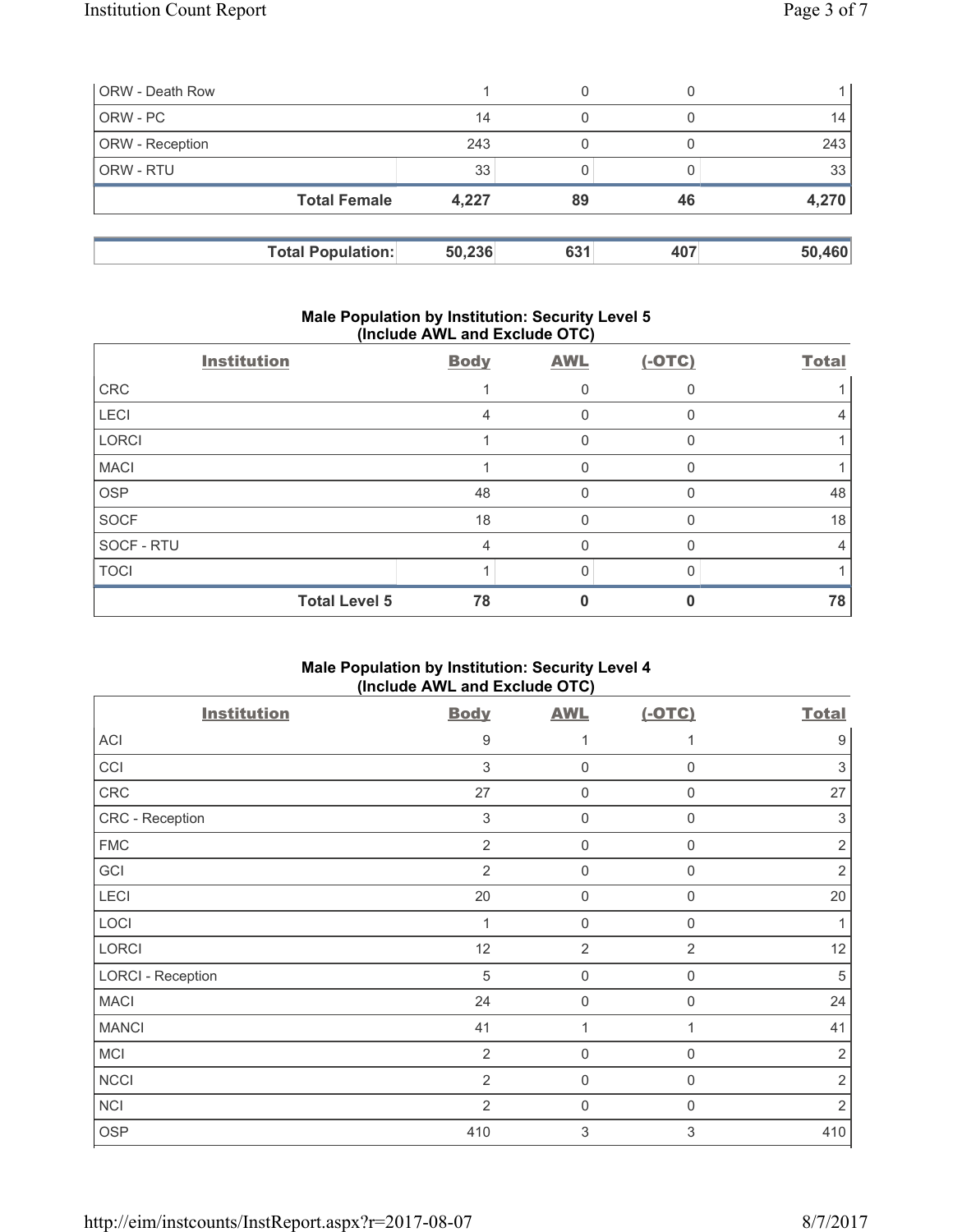| PCI                  |       | 0        | <sup>0</sup> |       |
|----------------------|-------|----------|--------------|-------|
| <b>RCI</b>           | 18    | $\Omega$ |              | 18    |
| SCI                  | 11    | 0        | $\Omega$     | 11    |
| SOCF                 | 1,220 | 14       | 12           | 1,222 |
| SOCF - RTU           | 54    | 0        | $\Omega$     | 54    |
| <b>TCI</b>           | 8     | 0        | <sup>n</sup> | 8     |
| <b>TOCI</b>          | 201   | 5        | 5            | 201   |
| <b>TOCI - PC</b>     | 20    | 0        | 0            | 20    |
| <b>WCI</b>           | 19    | 0        | $\Omega$     | 19    |
| WCI - RTU            |       |          |              |       |
| <b>Total Level 4</b> | 2,118 | 26       | 24           | 2,120 |

# **Male Population by Institution: Security Level 3 (Include AWL and Exclude OTC)**

| <b>Institution</b>                | <b>Body</b>    | <b>AWL</b>          | $(-OTC)$            | <b>Total</b>   |
|-----------------------------------|----------------|---------------------|---------------------|----------------|
| <b>ACI</b>                        | 18             | $\mathsf{O}\xspace$ | 0                   | 18             |
| ACI-PC                            | $\mathbf{1}$   | $\mathbf 0$         | $\mathsf 0$         | $\mathbf{1}$   |
| <b>BECI</b>                       | $\,6\,$        | $\mathsf 0$         | $\mathsf 0$         | $\,6$          |
| CCI                               | $\mathbf{1}$   | $\mathbf 0$         | $\mathsf 0$         | 1              |
| CRC                               | 81             | $\,$ 5 $\,$         | $\sqrt{3}$          | 83             |
| CRC - Cadre                       | 134            | $\mathsf{O}\xspace$ | $\mathsf 0$         | 134            |
| CRC - Reception                   | 590            | $\hbox{9}$          | $\,6\,$             | 593            |
| CRC - RTU                         | 48             | $\mathsf 0$         | $\mathsf{O}\xspace$ | 48             |
| CRC - Youth                       | $\mathbf{1}$   | $\mathbf 0$         | $\mathsf 0$         | 1              |
| <b>FMC</b>                        | $\overline{4}$ | $\mathbf 1$         | $\mathsf 0$         | $\sqrt{5}$     |
| FMC - Intensive Care - Male (CMC) | 5              | $\mathsf{O}\xspace$ | $\mathsf 0$         | $\sqrt{5}$     |
| GCI                               | $\mathbf{1}$   | $\mathsf{O}\xspace$ | $\mathsf 0$         | 1              |
| LECI                              | 2,155          | 14                  | 13                  | 2,156          |
| LECI - Camp                       | $\mathbf{1}$   | $\mathbf 0$         | $\mathbf 0$         | 1              |
| LOCI                              | 3              | $\mathbf 0$         | $\mathbf 0$         | $\overline{3}$ |
| <b>LORCI</b>                      | 33             | 22                  | 19                  | 36             |
| LORCI - Cadre                     | 91             | $\mathsf{O}\xspace$ | $\mathsf 0$         | 91             |
| <b>LORCI - Reception</b>          | 479            | $\mathbf{1}$        | $\mathbf{1}$        | 479            |
| <b>MACI</b>                       | 982            | $6\phantom{1}$      | $\overline{2}$      | 986            |
| <b>MANCI</b>                      | 2,232          | 26                  | 21                  | 2,237          |
| MCI                               | $\overline{2}$ | $\mathsf{O}\xspace$ | $\mathsf 0$         | $\sqrt{2}$     |
| <b>NCCI</b>                       | $\,$ 3 $\,$    | $\mathbf{1}$        | $\mathbf{1}$        | $\mathsf 3$    |
| <b>NCI</b>                        | $\mathbf{1}$   | $\mathsf{O}\xspace$ | $\mathsf 0$         | $\mathbf{1}$   |
| <b>OSP</b>                        | $\overline{4}$ | $\mathbf 0$         | $\mathsf 0$         | $\overline{4}$ |
| PCI                               | 26             | $\mathbf{1}$        | $\mathbf{1}$        | 26             |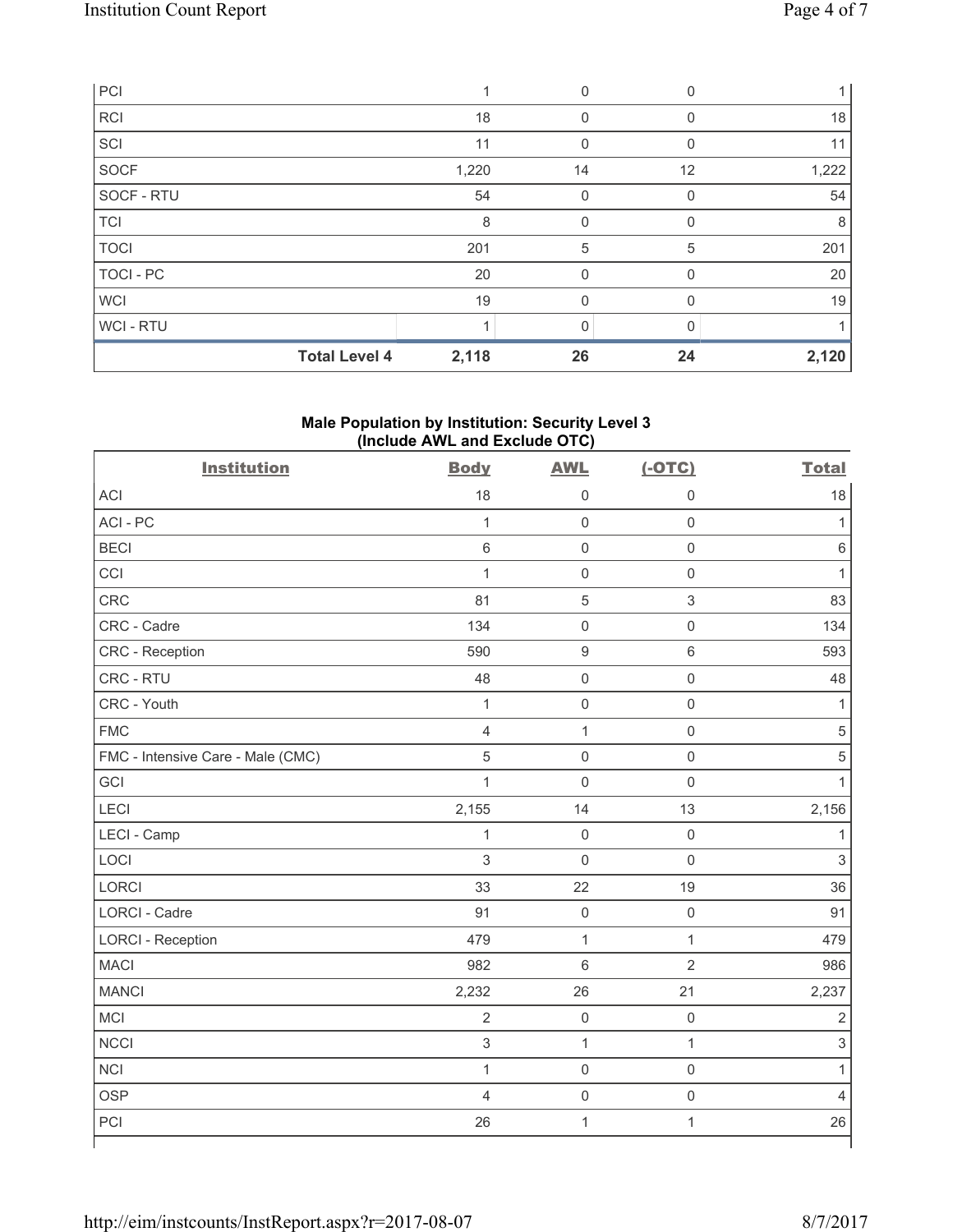| RCI         |                      | 1,902          | 24           | 14           | 1,912  |
|-------------|----------------------|----------------|--------------|--------------|--------|
| <b>RICI</b> |                      | 4              | 0            | 0            | 4      |
| SCI         |                      | $\overline{2}$ | $\mathbf 0$  | 0            | 2      |
| <b>SOCF</b> |                      | 3              | 0            | 0            | 3      |
| SOCF - RTU  |                      | $\overline{2}$ | $\mathbf 0$  | 0            | 2      |
| <b>TCI</b>  |                      | 1,038          | 11           | 9            | 1,040  |
| TCI - Camp  |                      |                | $\mathbf 0$  | 0            |        |
| <b>TOCI</b> |                      | 506            | 7            | 4            | 509    |
| TOCI - PC   |                      | 74             | 0            | 0            | 74     |
| <b>WCI</b>  |                      | 1,197          | 6            | 5            | 1,198  |
| WCI - RTU   |                      | 36             | $\mathbf{0}$ | <sup>0</sup> | 36     |
|             | <b>Total Level 3</b> | 11,667         | 134          | 99           | 11,702 |

## **Male Population by Institution: Security Level 2 (Include AWL and Exclude OTC)**

| <b>Institution</b>                | <b>Body</b>    | <b>AWL</b>          | $(-OTC)$            | <b>Total</b>   |
|-----------------------------------|----------------|---------------------|---------------------|----------------|
| <b>ACI</b>                        | 694            | $\,8\,$             | $\mathsf 3$         | 699            |
| ACI-PC                            | 63             | $\mathbf{1}$        | $\mathbf{1}$        | 63             |
| <b>ACI - RTU</b>                  | 75             | $\mathbf 0$         | $\mathbf 0$         | 75             |
| <b>BECI</b>                       | 1,405          | 12                  | 10                  | 1,407          |
| CCI                               | 1,909          | $\boldsymbol{9}$    | $\,8\,$             | 1,910          |
| <b>CRC</b>                        | 164            | $\overline{2}$      | $\overline{2}$      | 164            |
| CRC - Cadre                       | 107            | $\mathbf 0$         | $\mathsf{O}\xspace$ | 107            |
| CRC - Reception                   | 271            | 12                  | 12                  | 271            |
| CRC - RTU                         | $\mathbf{1}$   | $\mathbf 0$         | $\mathsf 0$         | 1              |
| <b>FMC</b>                        | 9              | $\mathbf 2$         | $\mathbf 0$         | 11             |
| FMC - Intensive Care - Male (CMC) | 14             | $\mathbf{1}$        | $\mathsf 0$         | 15             |
| GCI                               | 558            | $\sqrt{3}$          | $\overline{2}$      | 559            |
| <b>GCI-RTU</b>                    | 40             | $\mathbf 0$         | $\mathsf 0$         | 40             |
| <b>LAECI</b>                      | 1,073          | 21                  | 16                  | 1,078          |
| LECI                              | 11             | $\mathsf{O}\xspace$ | $\mathsf 0$         | 11             |
| LOCI                              | 1,258          | $\mathsf g$         | $6\phantom{1}$      | 1,261          |
| <b>LORCI</b>                      | 111            | 35                  | 31                  | 115            |
| <b>LORCI - Cadre</b>              | 44             | $\mathsf{O}\xspace$ | $\mathsf 0$         | 44             |
| <b>LORCI - Reception</b>          | 329            | $\mathbf{1}$        | $\mathsf{O}\xspace$ | 330            |
| <b>MACI</b>                       | 74             | $\overline{2}$      | $\mathbf{1}$        | 75             |
| <b>MANCI</b>                      | 6              | $\mathbf 0$         | $\mathbf 0$         | $6\,$          |
| <b>MCI</b>                        | 1,473          | 19                  | 11                  | 1,481          |
| MCI - Camp                        | $\overline{2}$ | $\mathbf 0$         | $\mathbf 0$         | $\overline{2}$ |
| <b>NCCI</b>                       | 1,374          | 14                  | 14                  | 1,374          |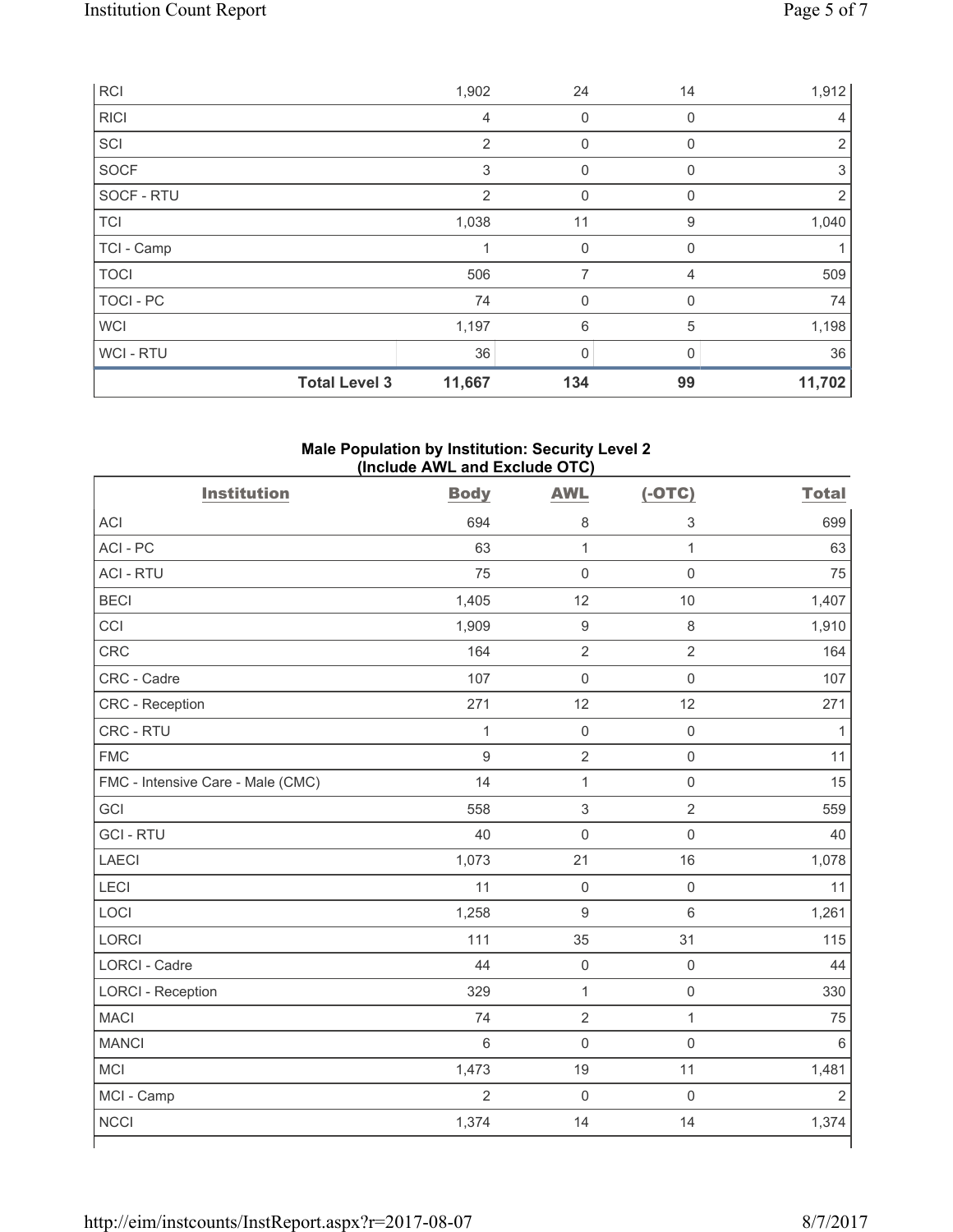| <b>NCI</b>  |                      | 1,681          | 18           | 13  | 1,686          |
|-------------|----------------------|----------------|--------------|-----|----------------|
| OSP         |                      |                | 0            | 0   |                |
| OSP - Camp  |                      | $\Omega$       | 1            |     | $\mathbf 0$    |
| PCI         |                      | 711            | 16           | 3   | 724            |
| <b>RCI</b>  |                      | 154            | 0            | 0   | 154            |
| <b>RICI</b> |                      | 1,535          | 19           | 16  | 1,538          |
| SCI         |                      | 933            | 10           | 5   | 938            |
| <b>TCI</b>  |                      | $\overline{2}$ | $\mathbf 0$  | 0   | $\overline{2}$ |
| <b>TOCI</b> |                      | 3              | $\mathbf 0$  | 0   | 3              |
| <b>WCI</b>  |                      | 3              | $\mathbf{0}$ | 0   | 3              |
| WCI - RTU   |                      |                | $\mathbf{0}$ | O   |                |
|             | <b>Total Level 2</b> | 16,089         | 215          | 155 | 16,149         |

# **Male Population by Institution: Security Level 1 (Include AWL and Exclude OTC)**

| <b>Institution</b>                | <b>Body</b>  | <b>AWL</b>                | $(-OTC)$            | <b>Total</b> |
|-----------------------------------|--------------|---------------------------|---------------------|--------------|
| <b>ACI</b>                        | 658          | $\overline{4}$            | 1                   | 661          |
| ACI-PC                            | $\mathbf{1}$ | $\mathbf 0$               | $\mathbf 0$         | $\mathbf{1}$ |
| <b>ACI - RTU</b>                  | 35           | $\mathbf 0$               | $\mathsf 0$         | 35           |
| <b>BECI</b>                       | 798          | 19                        | $\,8\,$             | 809          |
| <b>BECI - Camp</b>                | 484          | $\mathbf 0$               | $\mathbf 0$         | 484          |
| CCI                               | 703          | $\ensuremath{\mathsf{3}}$ | $\mathsf 0$         | 706          |
| <b>CRC</b>                        | 90           | $\sqrt{2}$                | $\mathbf{1}$        | 91           |
| CRC - Reception                   | 170          | $\ensuremath{\mathsf{3}}$ | $\overline{2}$      | 171          |
| CRC - RTU                         | $\mathbf{1}$ | $\mathbf 0$               | $\mathsf 0$         | $\mathbf{1}$ |
| <b>FMC</b>                        | 410          | $\overline{7}$            | 3                   | 414          |
| FMC - Intensive Care - Male (CMC) | 25           | $\mathsf{O}\xspace$       | $\mathsf 0$         | 25           |
| GCI                               | 574          | 17                        | $\overline{5}$      | 586          |
| GCI - Camp                        | 773          | $\mathbf 0$               | $\mathsf{O}\xspace$ | 773          |
| <b>GCI-RTU</b>                    | 15           | $\mathsf{O}\xspace$       | $\mathbf 0$         | 15           |
| <b>LAECI</b>                      | 695          | $\overline{7}$            | $\,6\,$             | 696          |
| <b>LECI</b>                       | 9            | $\mathbf 0$               | $\mathsf 0$         | 9            |
| LECI - Camp                       | 188          | $\mathbf 0$               | $\mathsf{O}\xspace$ | 188          |
| LOCI                              | 1,029        | $\mathsf 3$               | $\mathsf 0$         | 1,032        |
| <b>LORCI</b>                      | 50           | 11                        | $\boldsymbol{9}$    | 52           |
| <b>LORCI - Cadre</b>              | 9            | $\mathbf 0$               | $\mathsf 0$         | 9            |
| <b>LORCI - Reception</b>          | 245          | $\mathbf{1}$              | $\mathbf{1}$        | 245          |
| MACI - Minimum                    | 1,258        | $\,$ 5 $\,$               | $\sqrt{2}$          | 1,261        |
| <b>MANCI</b>                      | 19           | $\overline{4}$            | $\mathbf{1}$        | 22           |
| MANCI - Camp                      | 425          | $\mathbf 0$               | $\mathsf{O}\xspace$ | 425          |